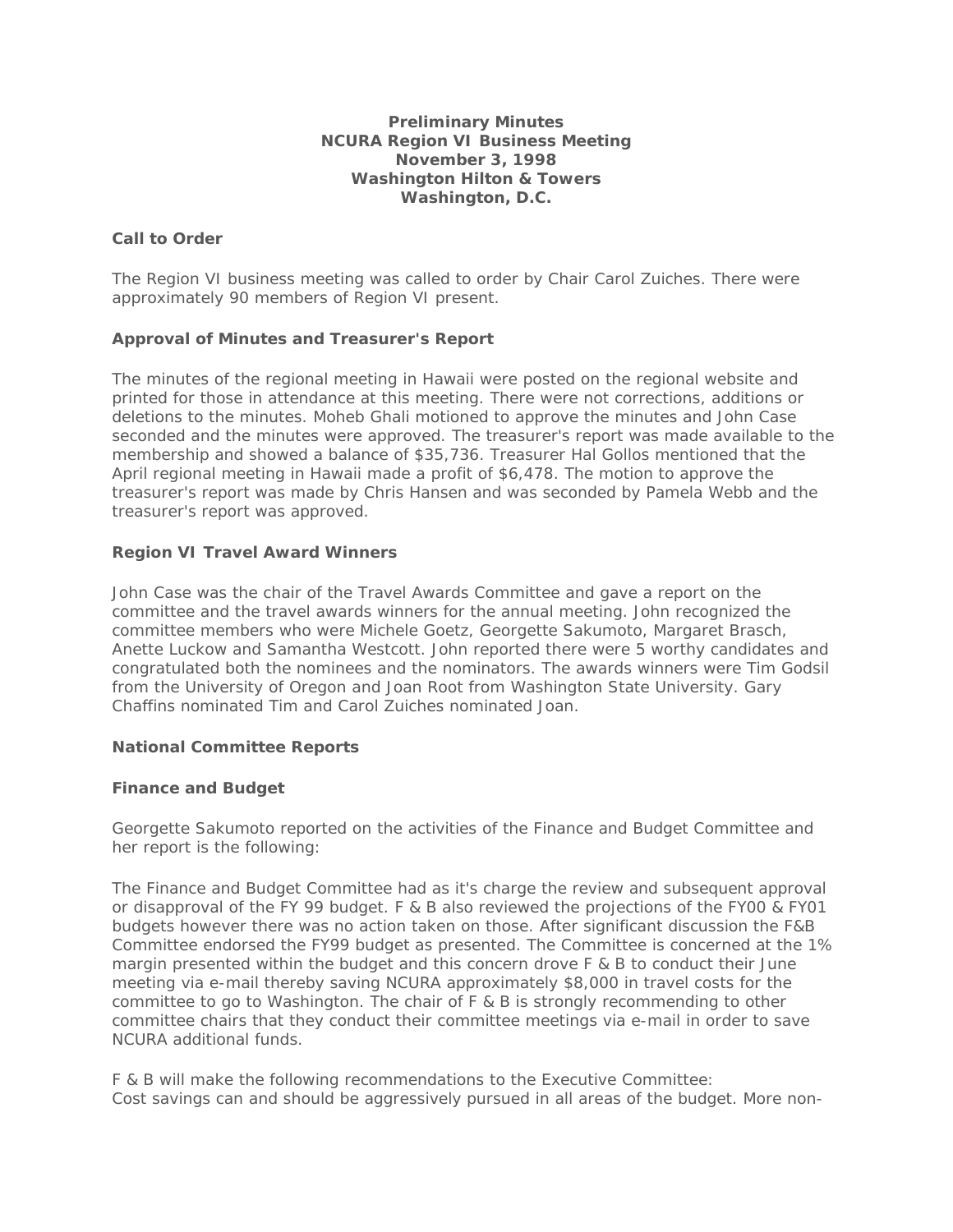traditional ways of "doing business" should be explored in order to maximize the amount of saved funds. In turn, these saved funds can then be re-invested into new program initiatives.

As a start, each Standing Committee should be required to petition for funds for holding a meeting between the time of the last Annual Meeting and the next Annual Meeting. Each Committee Chair should also be required to explore conducting meetings utilizing the virtual environment of E-mail and teleconferencing. Further, many one-time interim committee meetings have evolved into standing meetings. The need for these meetings should be evaluated. Also, economy of location should be a heavily weighted factor in all choices for committee meetings.

A formal group should be formed to begin to explore the relationship between the costs and benefits associated with producing the annual directory. We recognize there is a 30% turnover of membership per year but the annual cost of \$14,000 continues to grow and other alternative methods should be formally explored. The same comment could also apply to the Newsletter and other hard copy information exchange materials. As we know, many scientific Journals now produce only on-line versions of their presentations.

New sources of revenue should continue to be a focus for review. The Satellite Conference is a prime example of risk/reward. There are many other potential areas that may be ripe for tapping into, as long as it fits within the overall strategy of NCURA. Towards that goal, each Committee Chair could be asked to develop a list of three to five new ventures that would propel the mission of NCURA forward and at the same time contribute to the financial strength of NCURA.

## **Nominating Committee**

Bettye Albritton was unable to attend the meeting however she did send her report to chair Carol Zuiches who presented it to the membership. Carol reported that the nominating committee is responsible for the slate of candidates for national office and that Region VI was well represented. Chris Hansen was nominated for Vice President/President Elect and John Case was nominated for National Treasurer. John was elected National Treasurer while Nancy Wilkinson was elected Vice President/President Elect. Carol also mentioned the committee is looking into the concerns of the President's "job" as far as workload issues are concerned between the duties of President and the duties of the President's normal duties at the home institution. They have interviewed past presidents in order to determine what the incentives and disincentives are to run for national office.

## **Membership Committee**

There was no report as our representative to this committee was unable to attend the meeting.

## **Publications Committee**

John Bees gave his report on what the Publications Committee has been involved with over the past year. Most of this was covered in the minutes from the Kauai meeting however there are some additional items not covered in that meeting. The Publications Committee has developed formal letters of recognition and appreciation to authors of NCURA publications. In addition the committee has selected Bob Killoren from Penn State as the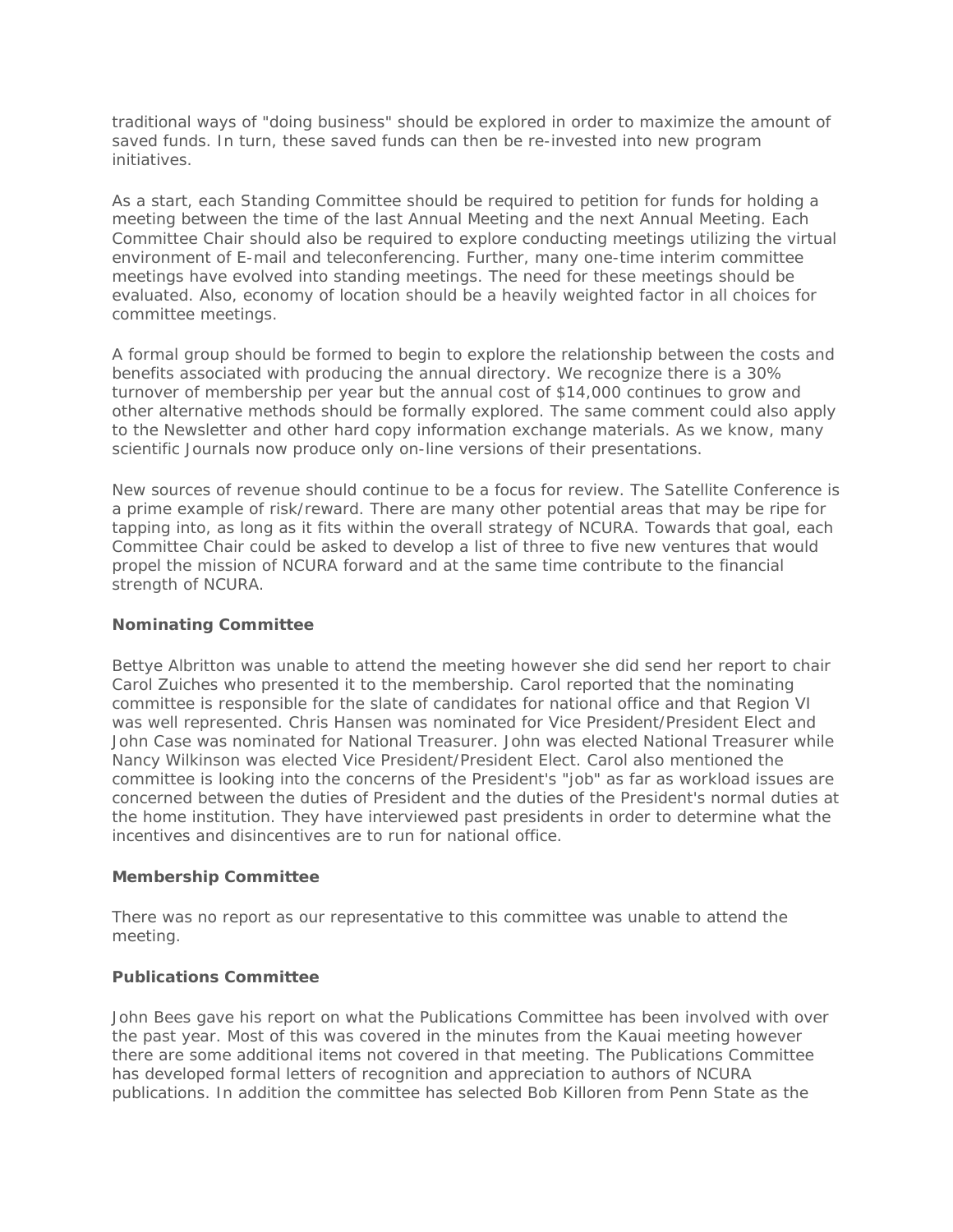new editor for the Research Management Review. The committee is also looking for authors to write Micrographs for Finance & Administrative costs (Indirects) and Departmental Administration.

#### **Professional Development Committee**

Louis Guin was unable to attend the business meeting however Chris Hansen gave an update on what the Professional Development Committee has been doing. Chris is the chair of the PDC. The PDC is responsible for overseeing professional development activities for the NCURA organization. That includes providing advice and guidance to the annual meeting workshop coordinator and making recommendations to the Executive Committee for special conferences such as ERA. In addition, the PDC recommends workshops that have been successful at the national level to the regions for sponsorship in conjunction with the regional meetings. This year the committee will have a report on the annual meeting and workshops and special conferences in order to consider future training opportunities.

This past year, the PDC evaluated electronic publishing of course materials (web-based and CD). Currently the PDC is in the process of developing an electronic training module as a pilot of new ways to reach members who don't get to travel to national, or even regional, meetings.

A question was asked about how the location for the Fundamentals class was selected. Chris responded that the locations are decided based upon the idea to give access to all areas of the United States, while still controlling costs. Last year there were four Fundamental classes and this year there will be three. The locations for the next three courses will be Orlando, Albuqueque and Portland. These classes have been very successful and Chris recommended that members should register early if they would like to attend these courses.

## **Introduction of New National Committee Members**

Carol announced the selection of individuals to serve on the following national committees:

Nominating Committee Mary Nunn Membership Committee Georgette Sakumoto Professional Development Paula Burkhart

Also, Hal Gollos will take over on Finance & Budget as he is the new Secretary/Treasurer for Region VI.

#### **Web Committee Report**

It was reported that Dave Dungan will take over as chair of this ad hoc committee. Carol Zuiches would like to change the regional by-laws to make this a regional standing committee with rotating membership. Joyce Freedman stated that this was already approved by the membership and we now need to go forward and change the by-laws.

#### **Regional Report on Executive Committee**

Joyce Freedman gave this report as our regional representative on the executive committee.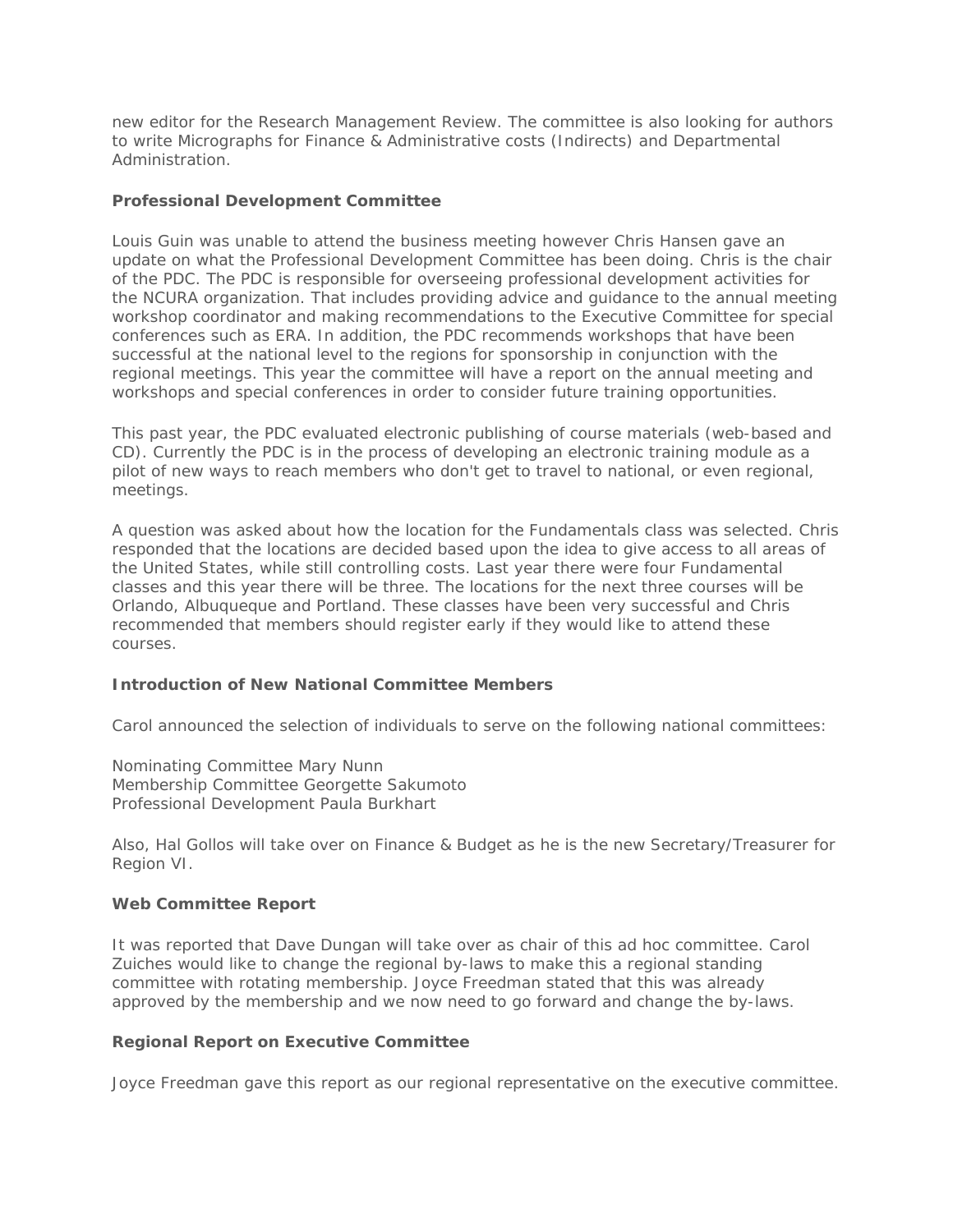This year NCURA held 9 special conferences and workshops. This included four offerings of the Fundamentals Workshop; a video conference for primarily undergraduate colleges; a conference held in Lake Tahoe for Senior Administrators and the third ERA Conference.

 In addition to the normal standing committees, Mary Husemoller had convened four special select committees These were 1) Financial Long-range Planning chaired by Alice Tangredi-Hannan; 2) ERA chaired by Kim Moreland 3) Election and Nomination Process chaired by Jane Youngers and 4) Codification which is being done single-handedly by Regina White.

Also, this year the executive committee will undertake a serious strategic planning effort. An outside consultant has been obtained to help NCURA look at long-range goals and strategies. This effort will be continued by Cheryl Howard.

# **Report on Spring Meeting held on Kauai, HI**

Joyce Freedman reported that we had 150 attendees from both Regions VI and VII at the regional meeting held last April in Hawaii. Joyce recognized Georgette Sakumoto for her hard work in putting together the logistics for this meeting. Joyce also mentioned that Mary Nunn was the recipient of Region VI's first Outstanding Achievement Award which

Mary received in Hawaii. It was also mentioned that Joyce and Region VII chair Terry May were of the opinion that we train Region VI and VII members to teach our own workshops at the regional meeting.

## **Sponsored Projects Office Survey**

Mary Nunn spoke about a project she is working on regarding surveying Sponsored Projects Offices in an attempt to find out the office structure, organization and services offered for both pre-award and post-award offices. Helping Mary with this project is Arezu Movahed, Terry Manns, Barry Dorfman, Cece Manoochehri, Barbara Desmond and Charles "Stan" Stanley. They are constructing 2 surveys, one for pre-award and one for post-award. The pre-award survey is in the 2nd draft and the post-award survey is just now beginning as some post-award people needed to be added to the committee. Mary had suggested that the national membership committee do this survey for the entire membership however the membership committee requested that the region do it first and after we have developed and tested the survey they will consider doing it for the entire NCURA membership. Mary Husemoller, NCURA President, confirmed this instrument could be a precursor to a survey national may send out. There was discussion on how the results of this survey would be disseminated to the membership and everyone thought the web would be the most appropriate vehicle to get this out.

## **New Business**

## **Investing Regional Funds**

Hal Gollos reported that there will be an investment expert from Prudential Securities meeting with members of the Finance and Budget Committee who will discuss various strategies for investing regional funds. Hal will report to the Regional Advisory Committee the results of this meeting. As of the national meeting no region has gone ahead with investing their funds. Carol Zuiches mentioned that Region VI still has the "Helen Carrier" Seminar program and asked people to submit proposals for this program.